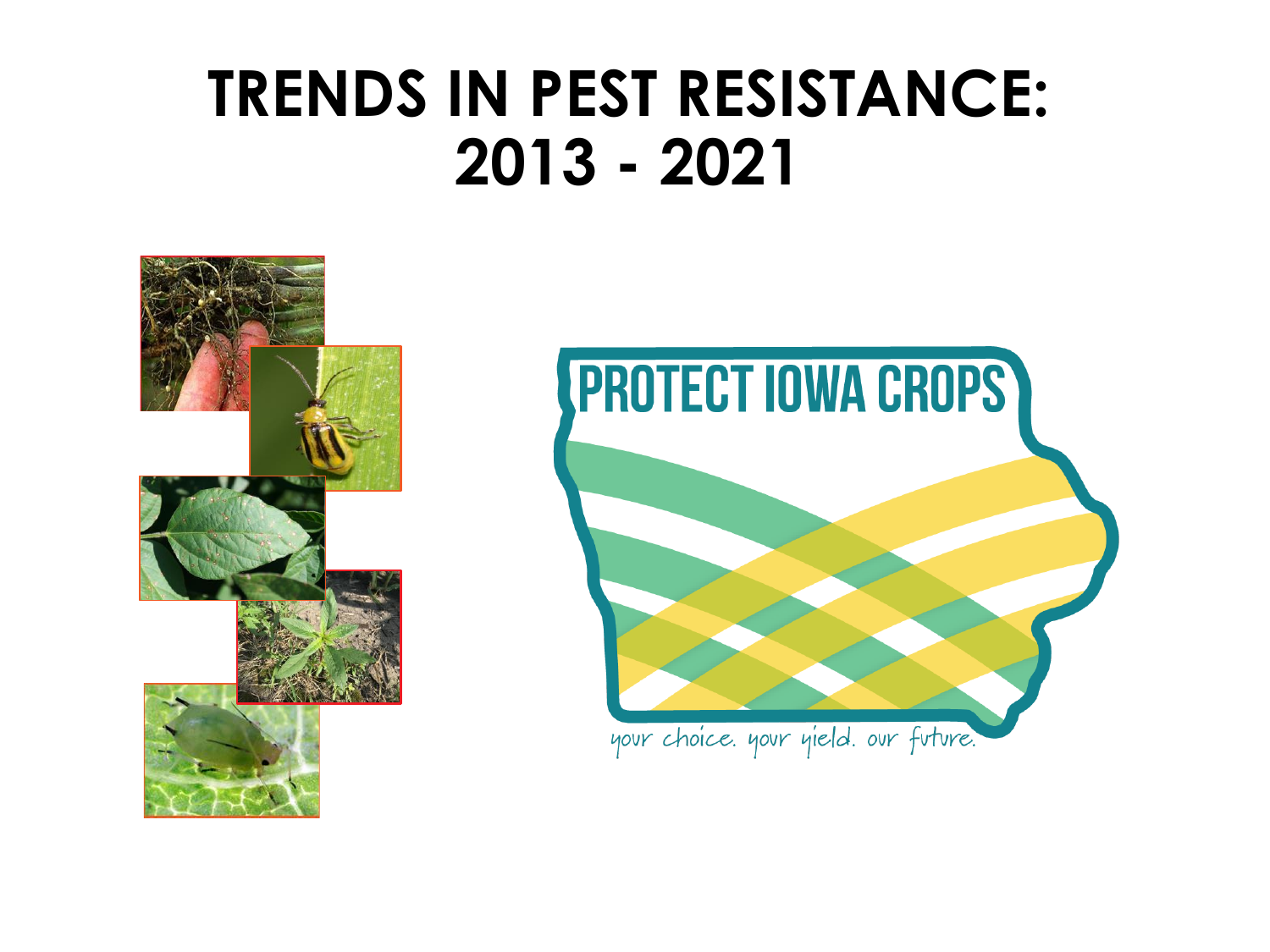## **Trends in Pest Resistance: Western Corn Rootworm**

| Resistance to Cry3Bb1 and<br>mCry3A corn in Iowa.<br>Cross-resistance identified<br>between Cry3Bb1 and<br>mCry3A corn. | Cross-resistance among<br>Cry3Bb1, mCry3A and<br>eCry3.1Ab; three of the four<br>Bt traits.<br>Incomplete resistance to<br>Cry34/35Ab1 corn (the<br>fourth Bt trait). | Data suggest complete<br>resistance to Cry34/35Ab1;<br>appears to be increasing in<br>magnitude.<br>There are western corn<br>rootworm populations that<br>possess resistance to all<br>commercially available Bt; the<br>challenge of managing<br>western corn rootworm has<br>become more difficult. |  |
|-------------------------------------------------------------------------------------------------------------------------|-----------------------------------------------------------------------------------------------------------------------------------------------------------------------|--------------------------------------------------------------------------------------------------------------------------------------------------------------------------------------------------------------------------------------------------------------------------------------------------------|--|
| 2015a                                                                                                                   | 2016b                                                                                                                                                                 | 2021 c                                                                                                                                                                                                                                                                                                 |  |
| <b>Resistance Management Practices:</b>                                                                                 | <b>Resistance Management Practices:</b>                                                                                                                               | <b>Current Resistance Management Practices:</b>                                                                                                                                                                                                                                                        |  |
| Plant non-Bt refuges.                                                                                                   | Plant non-Bt refuges.                                                                                                                                                 | Rotate fields out of corn production to alternative                                                                                                                                                                                                                                                    |  |
| Rotate fields out of corn production to alternative<br>crops such as soybean.                                           | crops such as soybean.<br>Rotate fields out of corn production to alternative<br>crops such as soybean.                                                               |                                                                                                                                                                                                                                                                                                        |  |
| Rotate with non-rootworm Bt corn with a soil-applied<br>insecticide.                                                    | Rotate with non-rootworm Bt corn with a soil-applied<br>insecticide                                                                                                   | Rotate with non-rootworm Bt corn with a soil-applied<br>insecticide. If resistance prevalent in surrounding<br>fields, effectiveness of rotations increases if this<br>practice widely adopted in the landscape.                                                                                       |  |
| Use corn pyramided with Cry34/35Ab1 and either<br>Cry3Bb1 or mCry3A.                                                    | Use corn pyramided with Cry34/35Ab12021 and<br>either Cry3Bb1 or mCry3A.                                                                                              | RNAi trait pyramided with Cry3Bb1 and Cry34/35Ab1<br>will have limited durability in fields with rootworms<br>resistant to the Bt traits due to evolution of RNAi                                                                                                                                      |  |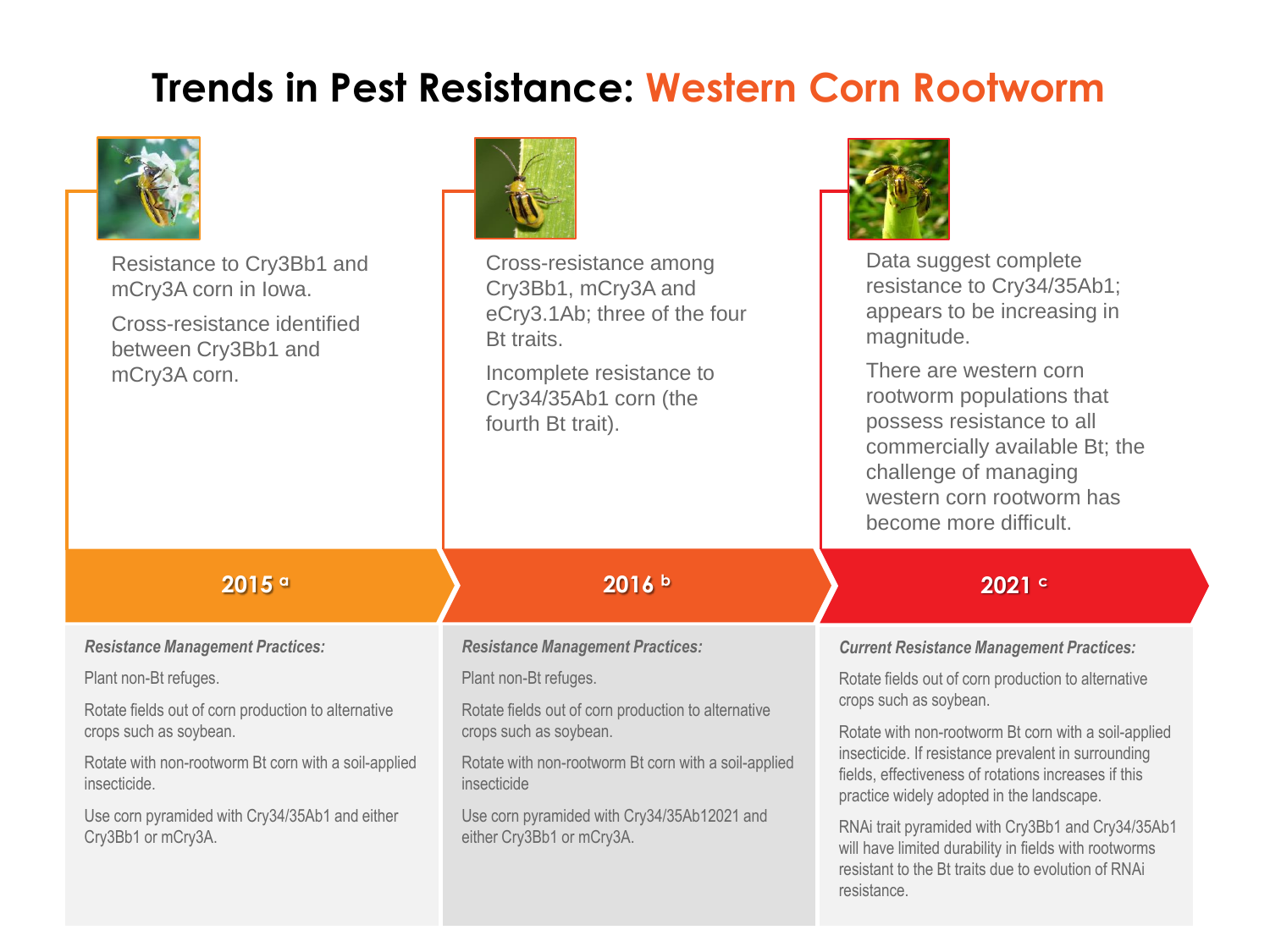## **Trends in Pest Resistance: Soybean Aphid**



| Foliar insecticides were the                                                                                                                                                                                                                                                                                                               | Poor performance and                   |                                                                                                                                                                                                                                       | Pyrethroid-resistant aphids     |
|--------------------------------------------------------------------------------------------------------------------------------------------------------------------------------------------------------------------------------------------------------------------------------------------------------------------------------------------|----------------------------------------|---------------------------------------------------------------------------------------------------------------------------------------------------------------------------------------------------------------------------------------|---------------------------------|
| primary management tactic.                                                                                                                                                                                                                                                                                                                 | declining yields in                    |                                                                                                                                                                                                                                       | have mutations in the           |
| Pyrethroids (e.g., $\lambda$ -                                                                                                                                                                                                                                                                                                             | commercial fields were first           |                                                                                                                                                                                                                                       | voltage-gated sodium            |
| cyhalothrin) were the most                                                                                                                                                                                                                                                                                                                 | detected in lowa and                   |                                                                                                                                                                                                                                       | channel and detoxification      |
| common mode of action.                                                                                                                                                                                                                                                                                                                     | several other northcentral             |                                                                                                                                                                                                                                       | enzymes.                        |
| Good performance and                                                                                                                                                                                                                                                                                                                       | states.                                |                                                                                                                                                                                                                                       | Pyrethroid-resistant aphids     |
| yield protection was                                                                                                                                                                                                                                                                                                                       | Subpopulations have                    |                                                                                                                                                                                                                                       | found in northwest and          |
| observed when using the                                                                                                                                                                                                                                                                                                                    | reduced susceptibility to              |                                                                                                                                                                                                                                       | northcentral lowa, even         |
| economic threshold.                                                                                                                                                                                                                                                                                                                        | bifenthrin and $\lambda$ -cyhalothrin. |                                                                                                                                                                                                                                       | before a pyrethroid is applied. |
| $2001 - 2014$ d                                                                                                                                                                                                                                                                                                                            | $2015 - 2016$ e, f                     |                                                                                                                                                                                                                                       | $2018 - 2021$ g, h, i           |
| <b>Recommended Management Practices:</b>                                                                                                                                                                                                                                                                                                   |                                        | <b>Current Resistance Management Practices:</b>                                                                                                                                                                                       |                                 |
| $\mathbf{A} \mathbf{A}$ and $\mathbf{A} \mathbf{A}$ and $\mathbf{A} \mathbf{A}$ and $\mathbf{A} \mathbf{A}$ and $\mathbf{A} \mathbf{A}$ and $\mathbf{A} \mathbf{A}$ and $\mathbf{A} \mathbf{A}$ and $\mathbf{A} \mathbf{A}$ and $\mathbf{A} \mathbf{A}$ and $\mathbf{A} \mathbf{A}$ and $\mathbf{A} \mathbf{A}$ and $\mathbf{A} \mathbf{A$ |                                        | $\mathbf{A}$ and $\mathbf{A}$ are the contract of the contract of the contract of the contract of the contract of the contract of the contract of the contract of the contract of the contract of the contract of the contract of the |                                 |

- 1) scout & apply insecticide when populations exceed the economic threshold,
- 2) assess efficacy 3 5 days after application, and
- 3) use a different mode of action if another application is needed.
- 1) plant aphid-resistant varieties (note many are not herbicide-tolerant),
- 2) alternate modes of actions, and
- 3) spray single modes of action to delay cross resistance to other modes of action.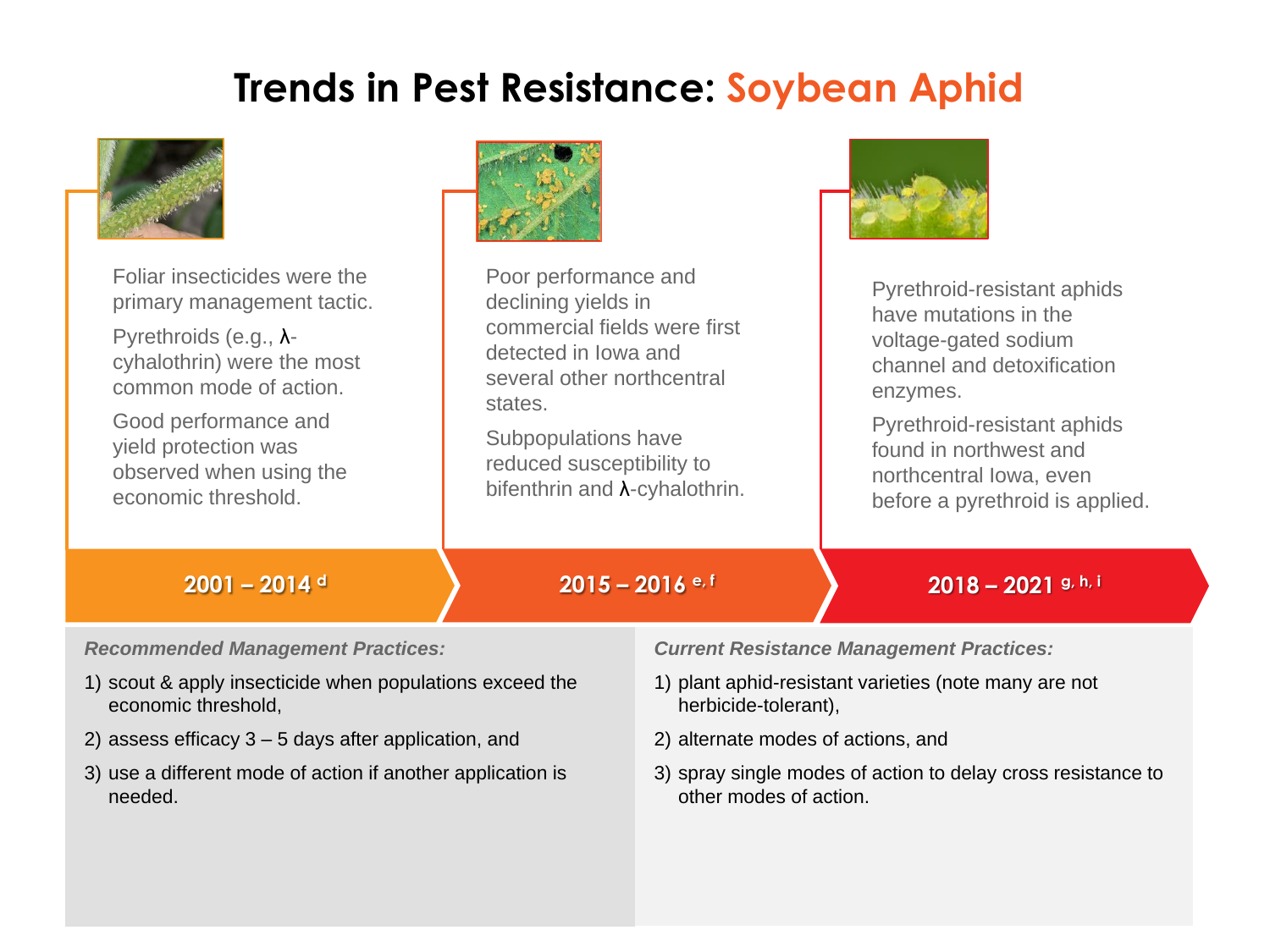## **Trends in Pest Resistance: Pathogens**



No confirmed reports of fungicide resistance for corn and soybean pathogens in Iowa.

QoI-resistant frogeye leaf spot, Cercospora sojina, in soybean documented in Illinois and Missouri.



QoI-resistant strains of the frogeye leaf spot and Septoria brown spot pathogens documented in Iowa.



QoI-resistant strains of frogeye leaf spot and Septoria brown spot pathogens documented across all of Iowa on soybean displaying symptoms of infection. Using QoI fungicides as the primary control of these diseases is no longer viable.

Fungicide resistant strains of the Cercospora leaf blight pathogen have been found in the U.S., but has not yet been confirmed in Iowa, but a possibility.. .

### *Resistance Management Practices:*

Fungicide resistance management strategies include managing diseases using other strategies (e.g. resistant hybrids) and applying fungicides only when the risk of disease is elevated.

### **2015 <sup>a</sup> 2018 j, p 2020 j, q**

### *Resistance Management Practices:*

Crop rotation; planting of frogeye leaf spot-resistant cultivars; and application of fungicides with multiple modes of action

Fields should be scouted approximately two weeks after fungicide application to determine if the fungicide is working.

### *Current Resistance Management Practices:*

Qol. resistant strains can be managed effectively with other fungicide groups

Selecting a frogeye leaf spot-resistance cultivar and incorporating crop rotation with non-host crops can provide better control of the disease.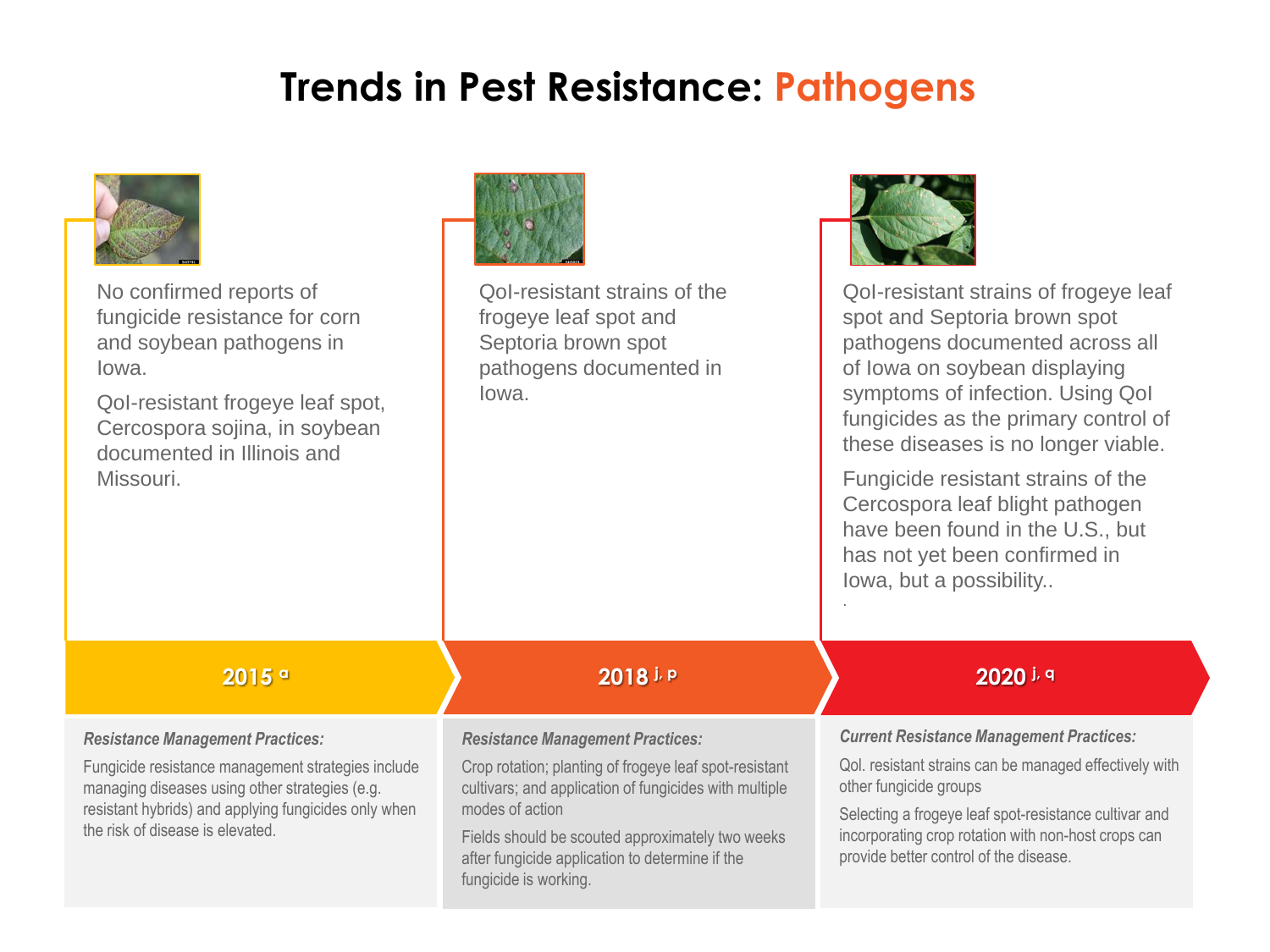## **Trends in Pest Resistance: Soybean Cyst Nematode (SCN)**

| Soybean varieties resistant to SCN include                                   | Substantial yield suppression from SCN seen                          |
|------------------------------------------------------------------------------|----------------------------------------------------------------------|
| PI8878, Peking and PI437654; evidence of                                     | in soybean varieties with resistance from PI                         |
| SCN resistance to PI8878 in Iowa                                             | 88788.                                                               |
| 2016 b                                                                       | 2021°                                                                |
| <b>Resistance Management Practices:</b>                                      | <b>Current Resistance Management Practices:</b>                      |
| Rotation of soybean varieties with different sources of resistance; chemical | Grow soybean varieties with SCN resistance from the Peking source in |
| and biological options; cultural practices.                                  | rotation with varieties with good SCN resistance from PI 88788.      |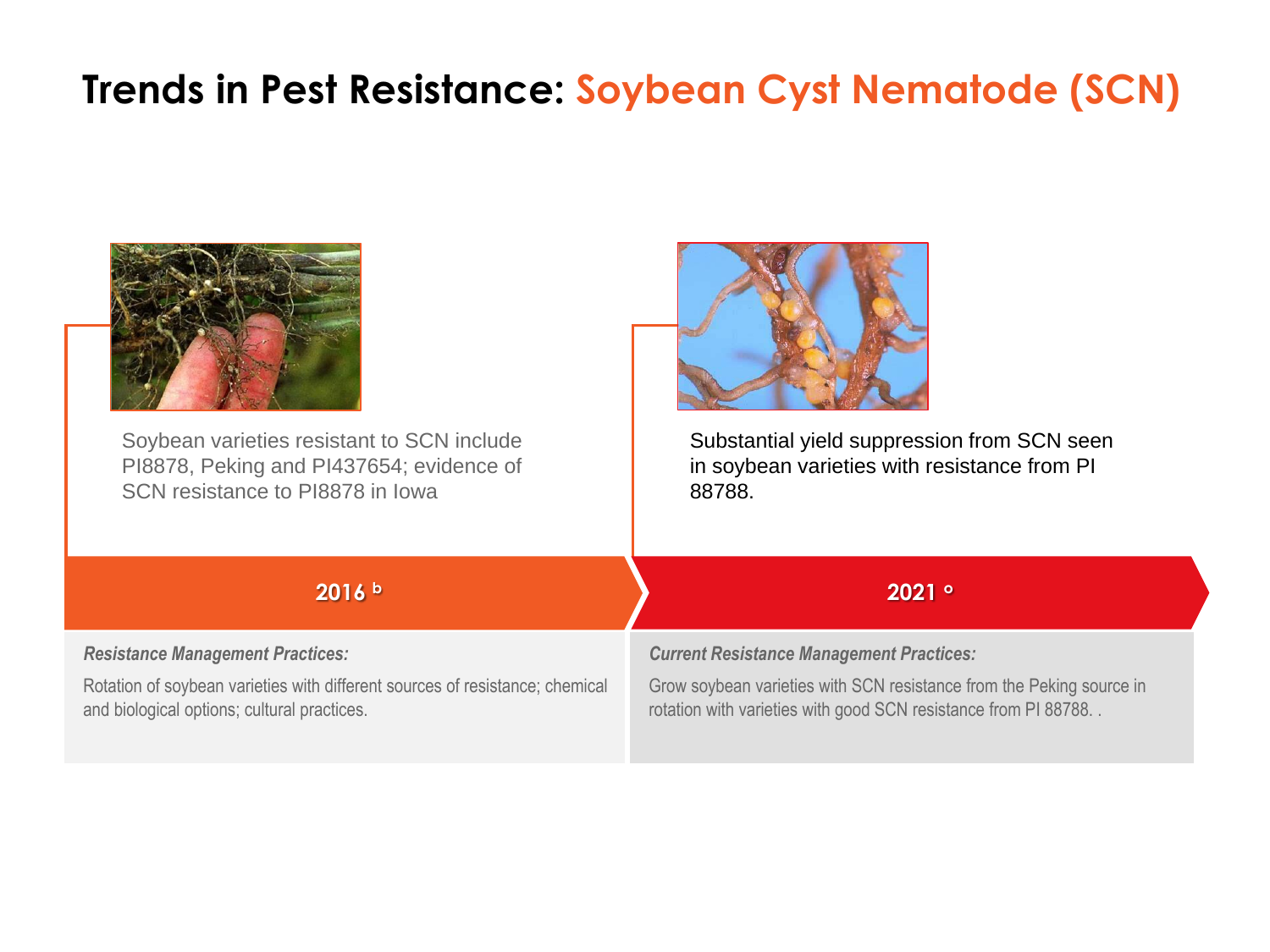### **Trends in Pest Resistance: Weeds**

Soybean fields surveyed in 2011, 2012, and 2013, documented 10 weed species with evolved resistance across herbicide site of action groups (HGs): 2 (ALS inhibitors), 5 (PSII inhibitors), 9 (glyphosate), 14 (PPO inhibitors), and 27 (HPPD inhibitors). Populations with multiple herbicide resistance were reported for giant foxtail, giant ragweed, and waterhemp.

For waterhemp populations sampled in 2013, 100%, 97%, 98%, 17%, and 28% had evolved resistance to HG 2, 5, 9, 14 and 27, respectively.

In 2013, 69% of the waterhemp populations demonstrated multiple resistance to three site of action groups, most commonly HGs 2, 5 and 9. Approximately 10% and 5% of the waterhemp populations demonstrated 4- and 5-way resistance, respectively.

Based on 2019 surveys, estimated percent of Iowa fields with waterhemp populations resistant to HG 2, 9, and 14 were >95%, >75% and >50%, respectively. Out of 75 waterhemp populations collected, approximately 25% had four-way multiple resistance to HGs 2, 5, 9 and 14. Five-way resistance including HG 27 was also reported.

At a 1X rate (field-use rate), approximately 10% of waterhemp populations treated with 2,4-D or dicamba had 30% of the plants survive, re-grow and produce seeds (personal communication, Prashant Jha Iowa State University).

Marestail populations in Iowa have developed resistance to glyphosate (HG 9) and ALS-inhibitor (HG 2) herbicides.



### *Current Resistance Management Practices:*

Utilize a two-pass layered residual herbicide program to add additional sites of action to the program. Scout fields after each application and especially late in the season to prevent seed production from survivors. Consider incorporating one or more non-chemical, complimentary tactics, including cereal rye cover crop, tillage, narrow row spacing, or higher soybean seeding rate to reduce selection pressure for development of herbicide resistance.

**2013 a,b,r 2019 – 2020 s, t, u, v 2021 <sup>w</sup>**